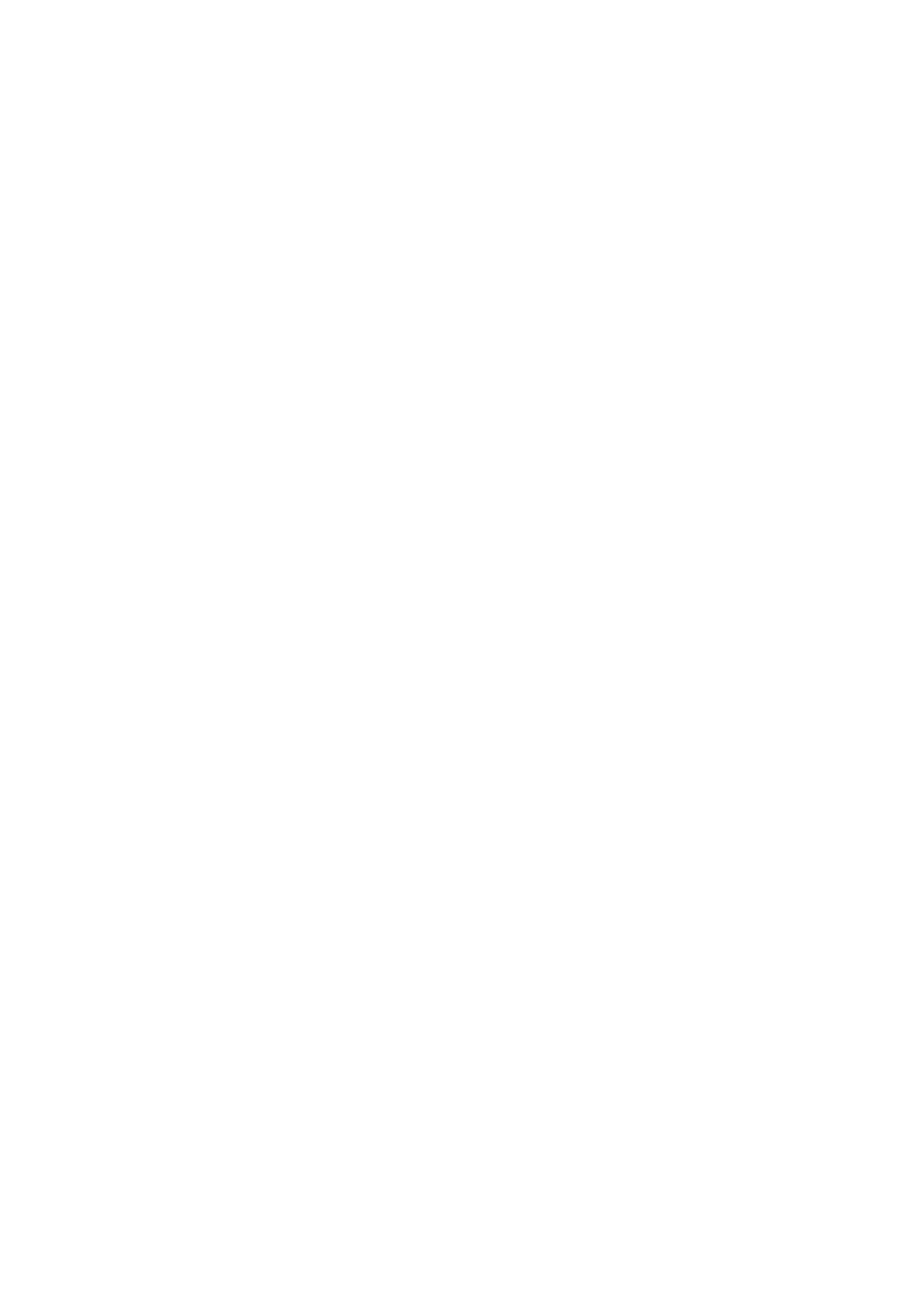### **数 学 第 73 巻 総 目 次**

| 論 | 説 |
|---|---|
|---|---|

| -<br>- |  |
|--------|--|
| -      |  |
|        |  |

| 1     |                                                                |
|-------|----------------------------------------------------------------|
|       | 岡 田 拓 三:森ファイバー空間の双有理剛性………… 225                                 |
| $-22$ | 大 場 貴 裕 : ファイバー構造と接触・シンプレク<br>大 場 貴 裕 : ティック多様体のトポロジー…………… 247 |
| $-39$ | 庄 田 敏 宏:極小曲面の安定性と最近の発展………… 274                                 |
| $-60$ |                                                                |
| 113   | 青 嶋<br>石井<br>矢田和善                                              |
| 133   | 片山聡一郎:                                                         |
|       |                                                                |

| Wayne Rossman : 離散曲面の微分幾何………………………1                                    |
|------------------------------------------------------------------------|
| 鈴木                                                                     |
| 特異点論からの低次元トポロジーへ<br>石川昌治:のアプローチ––安定写像による双曲<br>体積の評価——…………………………………… 39 |
| 倉 橋 太 志:不完全性定理の数学的発展………………… 60                                         |
| 特異点をもつ曲面の幾何学――3次<br>梅原雅顕<br>: 元時空の極大曲面の幾何を主題と<br>山田光太郎<br>113          |
| 中本敦浩<br>小関健太<br>: 四色定理とその後 ……………………………… 133                            |
| 首 藤 信 通:単調欠測データに対する統計解析法…161                                           |

|  |  | 2020 年度日本数学会賞秋季賞 |  |
|--|--|------------------|--|
|  |  |                  |  |

|    |  | 寺 杣 友 秀 : 梅原雅顕 : 山田光太郎 '特異点をも<br>つ曲面およびローレンツ・ミンコフ<br>スキー空間内の曲面の微分幾何学'……200 |
|----|--|----------------------------------------------------------------------------|
| 小林 |  | 治:梅原雅顕・山田光太郎両氏の業績 …… 201                                                   |
|    |  | 2021年度日本数学会賞春季賞<br>寺 杣 友 秀:塚本真輝 '力学系における平均次元<br>の研究'……………………………………………… 405 |
|    |  | 深 谷 賢 治:塚本真輝氏の業績………………………………… 406                                          |

| . . |  |
|-----|--|

| A. Kirillov, Jr.: Quiver Representations and |  |
|----------------------------------------------|--|
| Quiver Varieties (Grad. Stud. Math., 174)    |  |
| (木村嘉之) …………………………………………………………… 103           |  |

- K. Bringmann, A. Folsom, K. Ono and L. Rolen: Harmonic Maass Forms and Mock Modular Forms: Theory and Applications (Amer. Math. Soc. Colloq. Publ., 64) (**金子昌信**).................................................................. 108
- D. A. Levin and Y. Peres: Markov Chains and Mixing Times. 2nd ed. (**阿部圭宏**)..................212
- Y. Tonegawa: Brakke's Mean Curvature Flow: An Introduction (SpringerBriefs Math.) (**高棹圭介**).................................................................. 217
- L. Fargues and J.-M. Fontaine: Courbes et Fibrés Vectoriels en Théorie de Hodge p-adique (Astérisque, 406) (越川皓永) …………314
- **西川青季:等長地図はなぜできない---地図と石鹸 膜の数学---** (**安藤直也**)........................................ 319
- O. Fujino: Foundations of the Minimal Model Program (MSJ Memoirs, 35) (**谷本 祥**).......323

|        | 編 集 部: 2020年度日本数学会賞建部賢弘賞<br>編 集 部: 受賞者紹介 …………………………………………… 210 |
|--------|----------------------------------------------------------------|
| 数学と諸科学 |                                                                |
|        |                                                                |
|        | 落 合 啓 之 : コンピュータグラフィックスの数学…300                                 |
|        |                                                                |

#### **書 評**

- A. Agresti: An Introduction to Categorical Data Analysis. 3rd ed. (Wiley Ser. Probab. Stat.) (**安藤宗司**)..................................................... 327
- T. W. Anderson: An Introduction to Multivariate Statistical Analysis. 3rd ed. (Wiley Ser. Probab. Stat.) (**中川智之**)..........331
- D. Bump and A. Schilling: Crystal Bases **---**Representations and Combinatorics (内藤 聡) ………………………………………………………… 414
- **中島俊樹:結晶基底と幾何結晶---量子群からトロ ピカルな世界へ---**(**臨時別冊・数理科学** SGC **ライブラリ,**148) (**直井克之**)............................... 420
- **西岡斉治:代数的差分方程式---差分体の応用** (**問題・予想・原理の数学,**4) (**坂井秀隆**)........424
- G. Grimmett: Probability on Graphs **---**Random Processes on Graphs and Lattices. 2nd ed. (IMS Textb.) (岡村和樹)…426
- **岡睦雄:複素および混合超曲面特異点入門** (**現代 数学シリーズ,**20) (**稲葉和正**).............................431
- K. Strebel: Quadratic Differentials (Ergeb. Math. Grenzgeb. (3), 5) (**宮地秀樹**)...............435